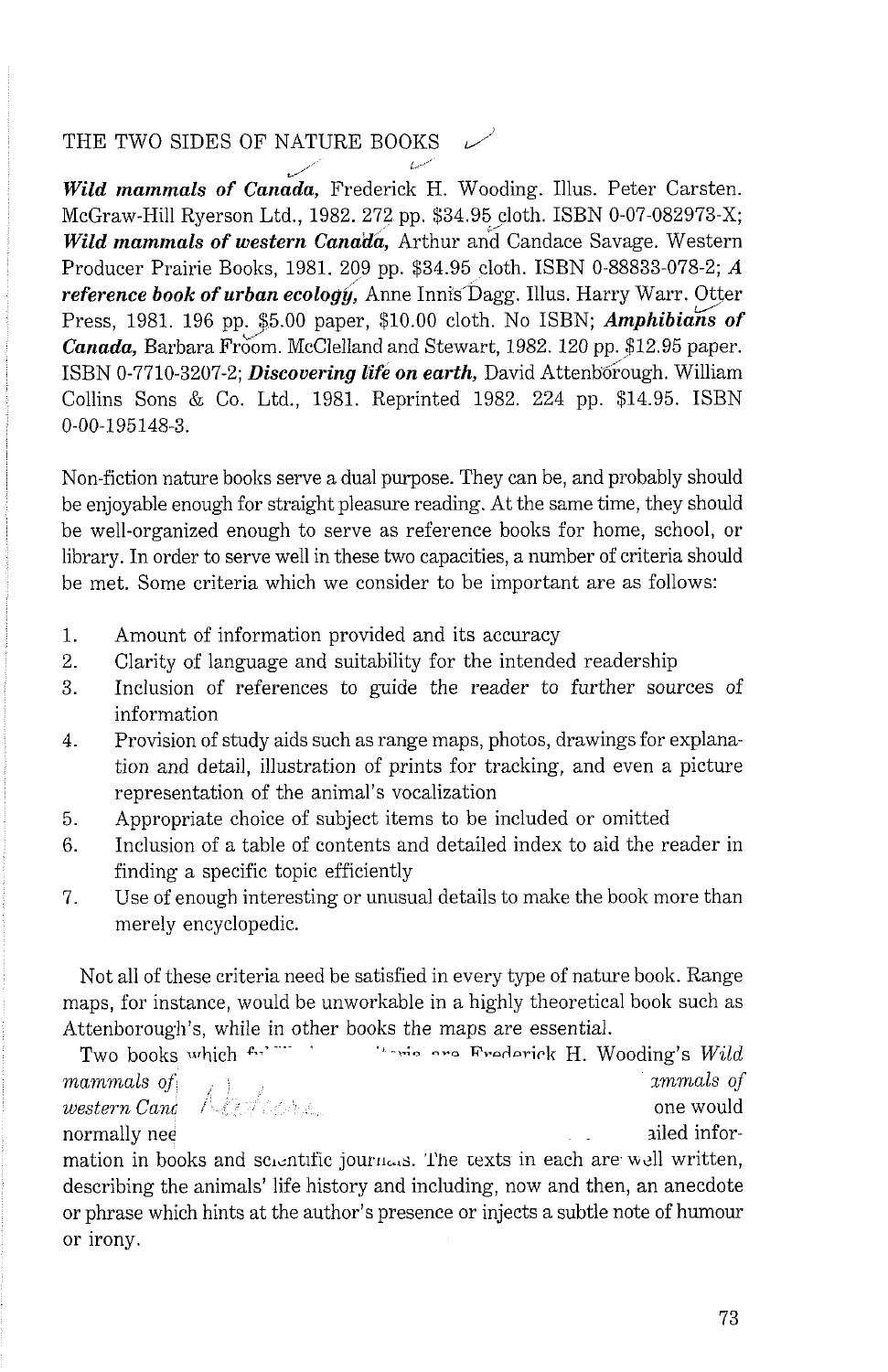The format of these two fine books differs in a number of ways. *Wild mammals of western Canada* works in large articles which discuss several related species, and features all colour photos. The range maps include the entire North American continent and sometimes show the ranges of more than one species, with the overlap.

*Wild mammals of Canada, however, uses smaller, more subdivided articles,* with a heading in most cases for each separate species. Its study aids include excellent photos in colour and black and white, pencil drawings showing detail and examples of behaviour, paw prints, silhouettes, and individual range maps which extend part way into Mexico.

Of course, no book of this kind can deal exhaustively with each species in the targeted group. *Wild mammals of Canada* chose to discuss in detail the "mammals which because of their economic value or interesting habits, are best known or most frequently seen." Its section, "Other Wild Mammals," includes the smaller mammals which are shy and often nocturnal. The section on bats appears here and has a good general discussion as well as a full species list. Two references are suggested in the text for the avid student. Paragraphlength articles, with a few illustrations, describe the lesser known species. Most of the animals receive from one to five pages of text with several study aids. Wooding's book lists in its index every mammal species which occurs in Canada, even if the reference in the text is quite small. The animals are even listed separately by the common and scientific names. The index section is also divided conveniently into two sections, one for the mammals, and another for people, places, and things.

The reader seeking information on an obscure mammal will have a little trouble with *Wild mammals of western Canada* until the checklist on pp. 177-6 is located. This list includes the names of all mammals residing within the area of Western Canada, and indicates the extent to which the book covers them. Mammals not discussed in the book are not listed in the index. A better method might have been to list all of the mammals in the index with at least a page reference to the checklist. Otherwise, the reader might assume that the unlisted mammal does not live within the designated boundaries. The animals which are not covered are almost always animals whose ranges within Canada are extremely small. All of the carnivores, cloven-hoofed mammals, and lagomorphs are covered, as well as most of the rodents and some insectivores. Both books deal with the seals, but only the Savages' book includes information on whales.

The reference section of *Wild nzammals* **of** *western Canada* is very useful in that it is divided by species. There are, for example, thirteen references under weasel, and seventeen under wapiti. The reference section of *Wild mammals*  **of** *Canada,* while smaller and not categorized, is adequate. Wooding's book also includes a section on mammal watching which has helpful suggestions for sighting and studying these elusive animals.

Either of these books would be a wonderful addition to a library or private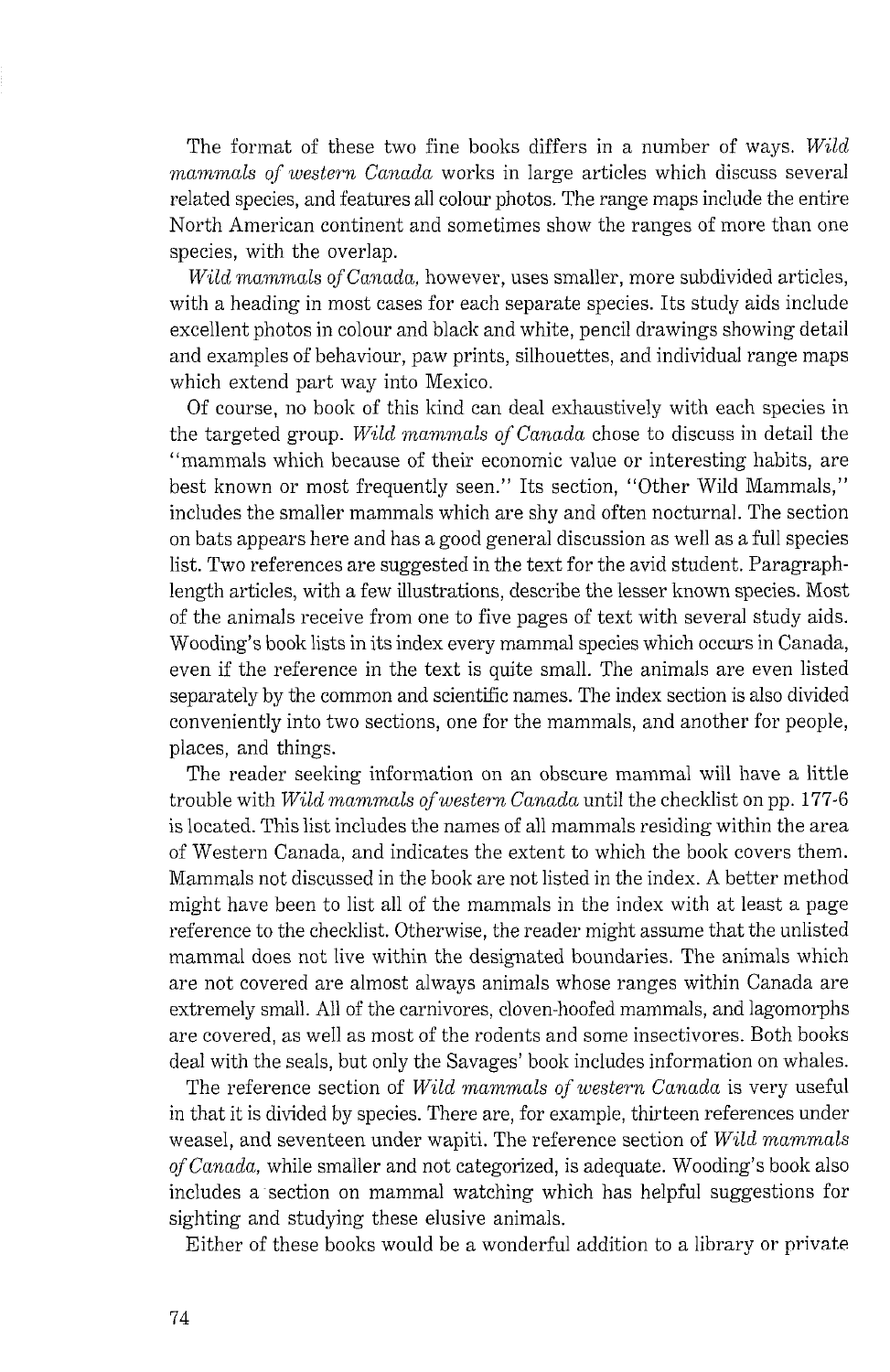collection. The high price of each makes it a major book purchase, but either could give pleasure and information for many years.

A reference book of urban ecology describes the interaction between the natural world and the city. Author Anne Innis Dagg tells the reader why the cities are warmer than the surrounding countryside, why they get more rain and more fog. The reader learns about the impact of such urban paraphernalia as airports, sanitary landfill, artificial lighting, and sewage management systems.

Dagg unflaggingly encourages the creation and maintenance of areas suitable for wildlife in the city. "The ideal habitat for wildlife," she says, "is variety," then proceeds to describe just what kind of plants provide food and shelter for animals. Even garden flowers left standing in the fall can provide food with their seeds.

This book provides detailed information about birds found in urban areas and how to provide them with what they need. The child who wants to build a bird nesting box will find the specifications here. If a bird could be considered a pest, there are helpful suggestions for dealing with it. A section on the swans at Stratford, Ontario, is interesting and particularly Canadian.

Sections on mammals, amphibians, insects, reptiles, and fish include information on their natural history, but also on the contemporary problems of population decline, habitat destruction, and pesticide contamination.

A particularly important section, and one which makes this book even more useful in the home library, is that dealing with wildlife diseases which may be transmitted to humans. Infection may occur by way of a bite of a mammal, insect, or tick, or by more subtle means such as the inhalation of spores or bacteria-laden dust. Foodstuffs and utensils can be contaminated by vermin in the home. A careful examination of the disease descriptions will surely encourage better personal, neighborhood, and home hygiene.

A section on pollution deals with a long list of health-endangering pollutants, their apparent sources, non-technical tests for their presence, and their environmental impact.

A reference book of urban ecology is an inexpensively produced book. The paperback format features an open spine fastened with staples through a heavy paper cover. The book does, however, seem to be able to withstand considerable handling without coming apart.

The table of contents is detailed enough to aid the reader in the location of specific information, but does not obviate the inclusion of an index. A glossary of words used appears at the end of the book, but the definitions are sometimes too vague and other times so case-specific as to hide the full meaning.

Aside from a few sentences which are awkwardly constructed, or whose complexities make them difficult to follow, the book provides an interesting and instructive bit of reading. It is a book in which a child could comfortably underline the facts he felt to be most important for future re-reading, or in whose margins he could jot his own observations. All things considered,  $A$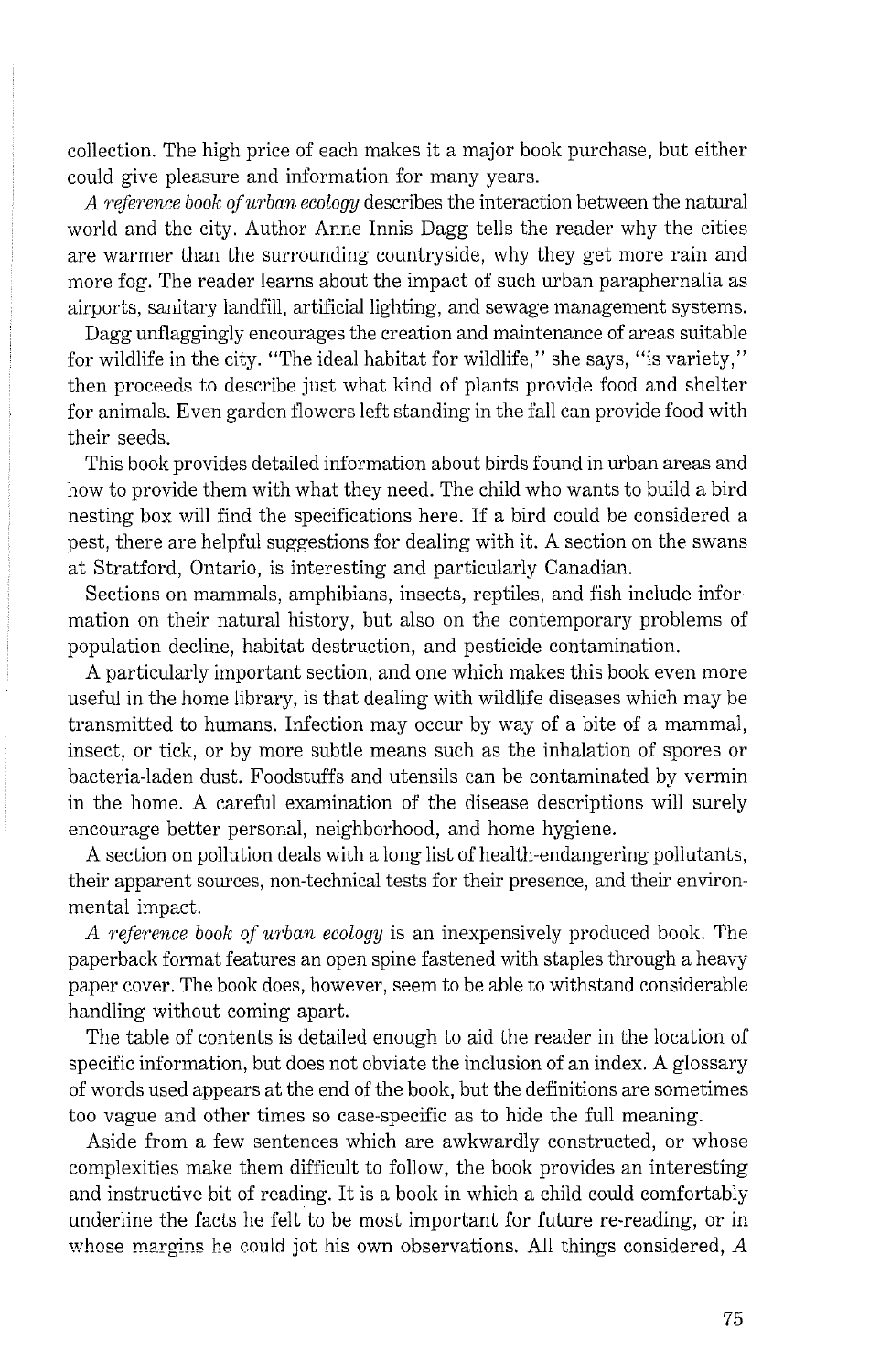reference book of urban ecology gives a lot of information for the price.

In her introduction to Amphibians of Canada, author Barbara Froom says, "I hope this book will make Canadians aware of the variety of amphibians we have in our country, aware of the importance they play in the balance of nature, aware of their struggle for survival, and of the necessity of preserving their natural habitat." In attempting to fulfill these objectives, she presents information on the evolutionary origin of amphibians, the role of these animals in myth and legend, their general physical characteristics and special adaptations. As well, the book includes specific articles on representative species.

Throughout the text, black and white photos and line drawings serve as illustrations. A good full colour section at the front of the book shows 19 examples of Canadian amphibians. Cross referencing these photos with the articles would have been helpful. Froom's own reminiscences in the introduction set the folksy tone of the book. She recalls losing Oleander the salamander. "He was very angry one evening because I did not give him a slug that was small enough for him." In a later section of the book, referring to the red-spotted newt, which has a land-dwelling stage called the red eft, she writes, "the little Red Eft, like Cinderella, must shed its beautiful woodland apparel and return to the less colourful aquatic form to grow up, never again to be an eft."

The section which deals with amphibians as pets contains much useful information regarding housing, food, ailments, and treatment. Froom devotes her last chapter to conservation. She cites loss of habitat as the major man-induced threat to the survival of amphibians, followed by pollution, pesticide contamination, use in research facilities, and large-scale collection for food.

Amphibians of Canada has some weaknesses. Word usage is not always precise. For instance, the word larva is consistently misconstrued. Froom maintains on pp. 20 and 38 that frog young are tadpoles and salamander young are larvae. In fact, larva refers to an immature form of a number of groups of animals, including all amphibians, and the term tadpole may be used to refer to the young of frogs, toads, or salamanders.

Some statements show a lack of careful editing. As an example, the sentence, "Most surprising is the fact that the Midwife Toad, found in parts of Europe, is a male." Of course, Midwife Toad is the common name for an amphibian species having both males and females, in which the activities of the male give the species its name. Various other sentences are hard to follow because of strange construction and inappropriate conjunctions. A serious typographical error which was overlooked was the misspelling of *Gyrinophilus* on page 66.

An additional drawback is the inadequate coverage of the topic. Considering the small number of Canadian amphibian species, a reader should expect Amphibians of Canada to contain information on all the Canadian amphibians, but many Canadian species are mentioned only in the species list on pp. 46-48. A reader looking for information on a specific amphibian would be quite frustrated if that species did not happen to be one of those chosen to appear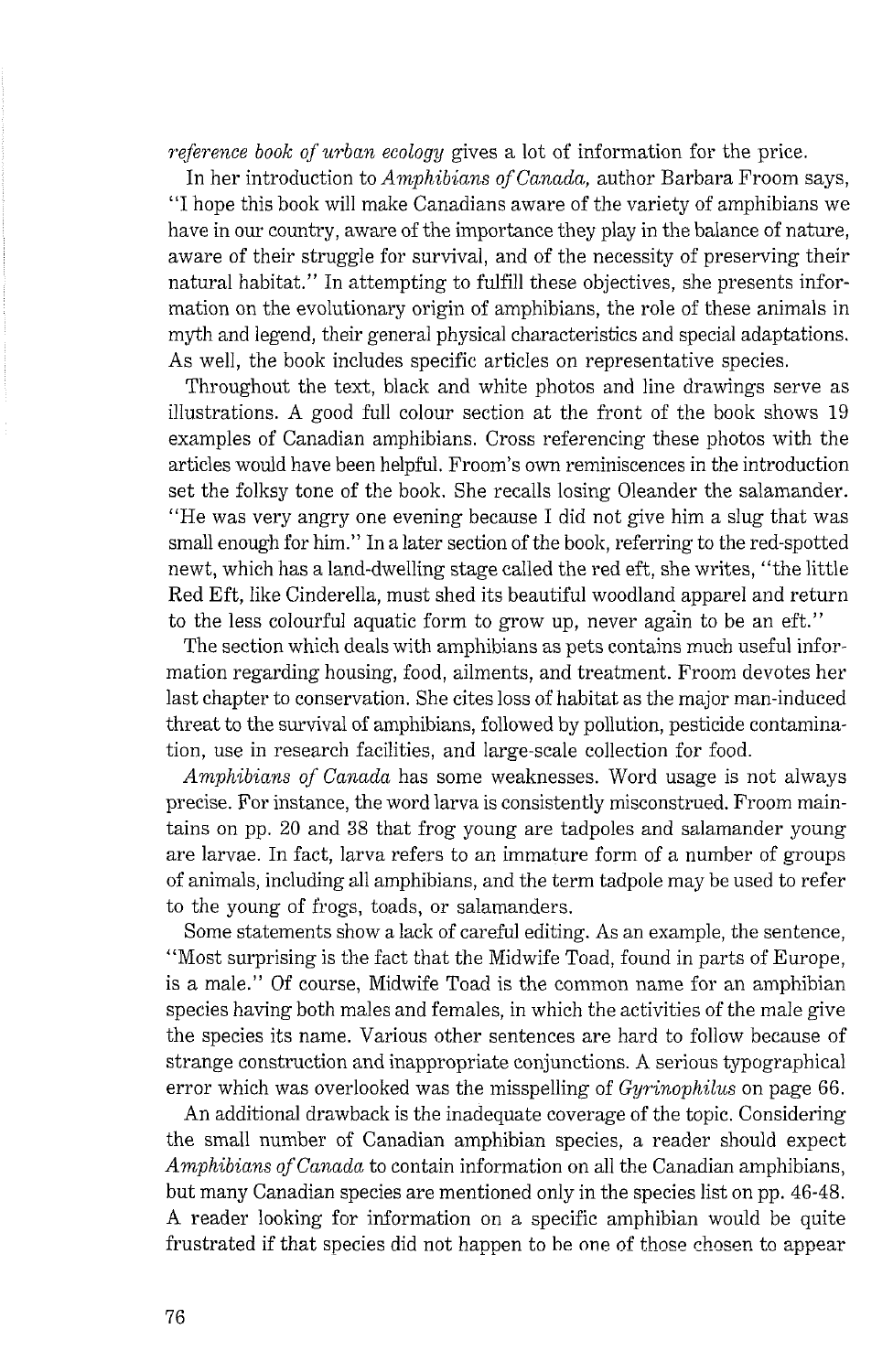and thus be listed in the table of contents. There is no index to guide the reader to the article, mention, or picture of his animal. As an example, the pickerel frog receives three sentences on page 100, a warning in the pet section because of toxic skin secretions which will harm other species, and a picture on page 118 in the conservation chapter. The mink frog is allocated one half of a sentence on page 84. This is ironic in that the mink frog is one of the most exclusively Canadian species of frog. The very common green frog is dealt with only briefly.

Since this book might be a child's first exposure to amphibian classification, it is unfortunate that the treatment of this subject is faulty. A species name is a binomial which always includes the genus. The second portion cannot stand alone, as Froom implies on page 44. Also, it is not acceptable to abbreviate the second portion of the name unless that portion has been previously cited. Such abbreviations make the species list woefully inadequate for all but the most knowledgeable reader.

The back cover of *Amphibians of Canada* calls the book "A fact-filled, illustrated, and fascinating guide to Canada's amphibians." This it may well be. The cover write-up also calls the book "comprehensive" and "especially suited for field study." These it certainly is not. A field guide is used to identify animals, helping the user to distinguish between various groups and species of animals. Froom's book simply is not equipped for this kind of use. There are no detailed drawings of the type needed for the more difficult identifications.

Another important tool which is omitted is the range map. There is no easier way to see at a glance just where an animal lives. A full map of the continent with ranges drawn in would help the reader see that some Canadian amphibians also range very far into the United States and Mexico. It would be a source of amazement to see the enormous nothern range of the wood frog.

The reason given for omitting species of amphibians is that of space limitation. However, much space is devoted to items of little consequence such as the half page retelling of the story of the frog prince and arduous description of various frog hoaxes.

*Amphibians of Canada* has brought together much interesting material and will be a source of enlightenment to many readers. It is a shame that it did not deal more completely with its subject and that it did not receive more polishing in its pre-publication stages.

*Discovering life on earth* is based on the BBC TV series, "Life On Earth," and on David Attenborough's book of the same title. It is, however, a simplified children's version with many added photographs. Because the topics covered are not wholly familiar to many members of the reading public, the book serves as an excellent source of information and entertainment for many adults as well as children.

*Discovering life on earth* is essentially an evolution primer which outlines the development of life from its simplest forms to its most complex. Attenborough shows how certain characteristics enable living things to exploit each and every